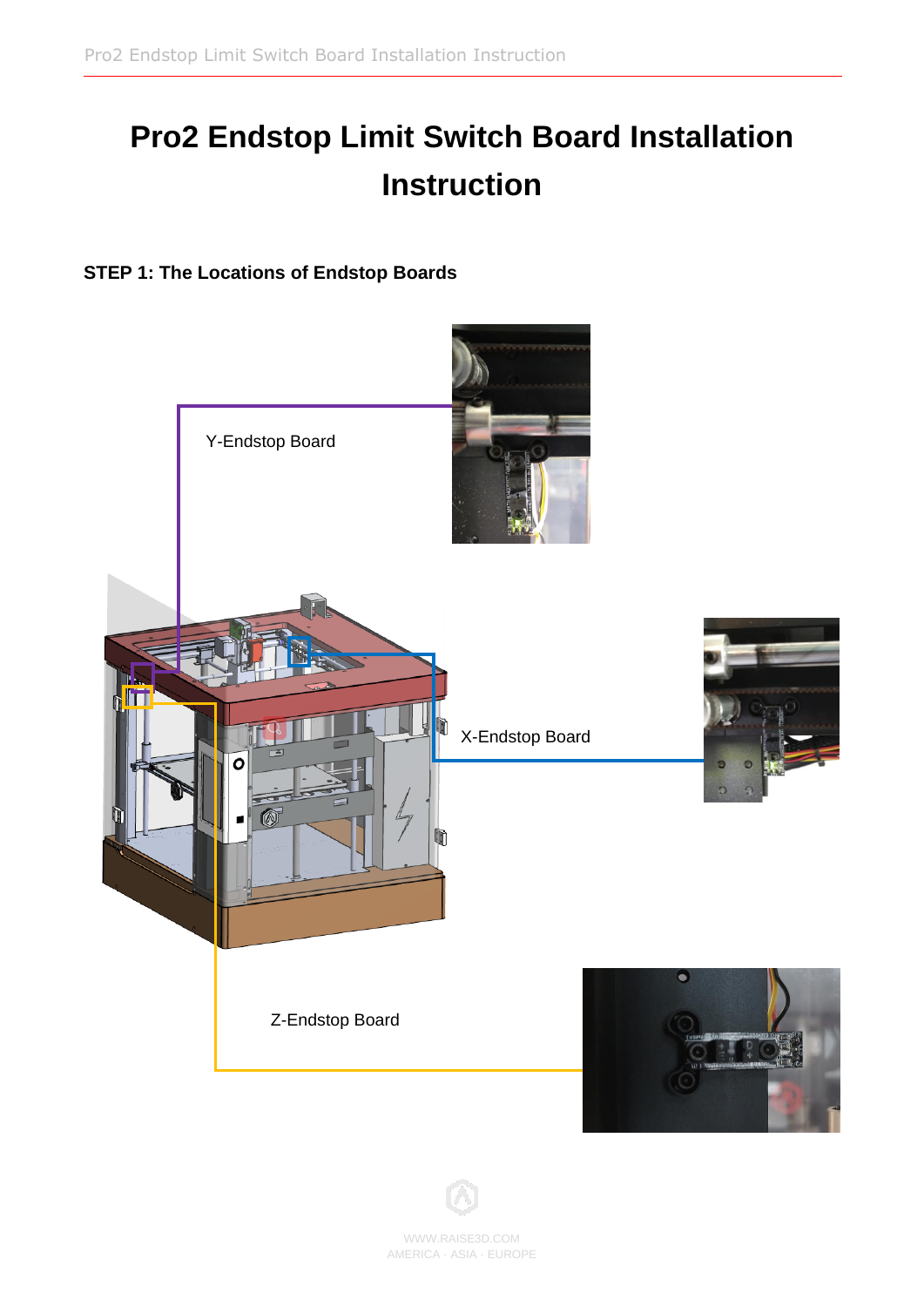# **STEP 2: Power Off**

Power off the printer.



## **STEP 3: Remove the Z-Endstop Limit Switch Board**

- The steps of replacing Endstop Board are similar for different directions. We will use Z direction here as reference.
- ⚫ Unplug the cable on Z-Endstop Board.









WWW.RAISE3D.COM AMERICA ·ASIA · EUROPE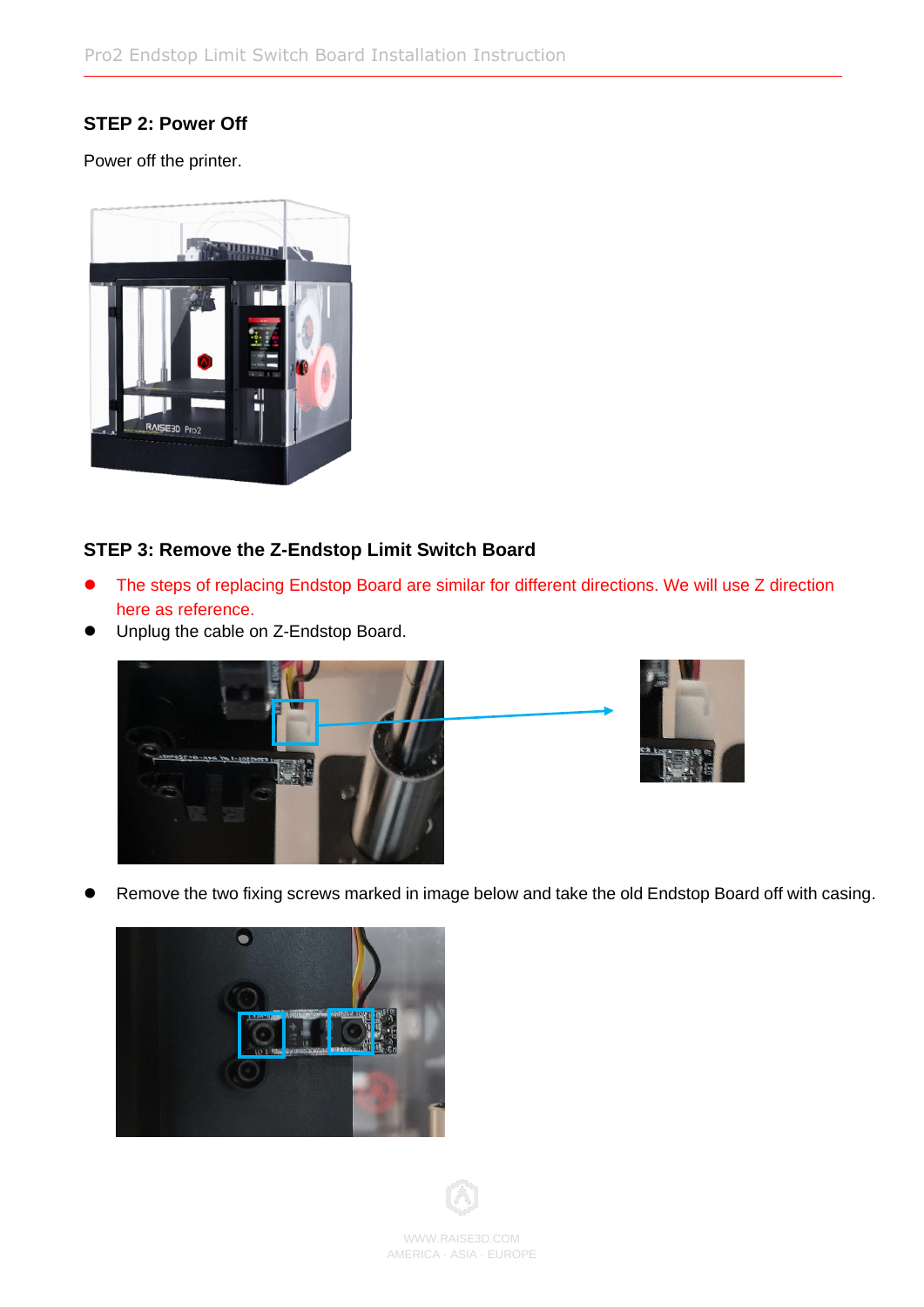## **STEP 4: Reinstall Z-Endstop Limit Switch Board**

● Fix new Z-Endstop Board to original position with two fixing screws removed before.



● Plug the cable back onto the Board.

#### **STEP 5: Bed positioning**

- As replacing Endstop Board may affect Z home height, it is better to apply a height calibration before printing. For the other two directions, calibration is not a necessary step.
- Loosen the Z thumbscrew by rotating it counter clockwise 1 full rotation.
- Power on your unit.

Cooling fans will not be attached by this stage. Exercise caution when operating around spinning parts.





WWW.RAISE3D.COM AMERICA ·ASIA · EUROPE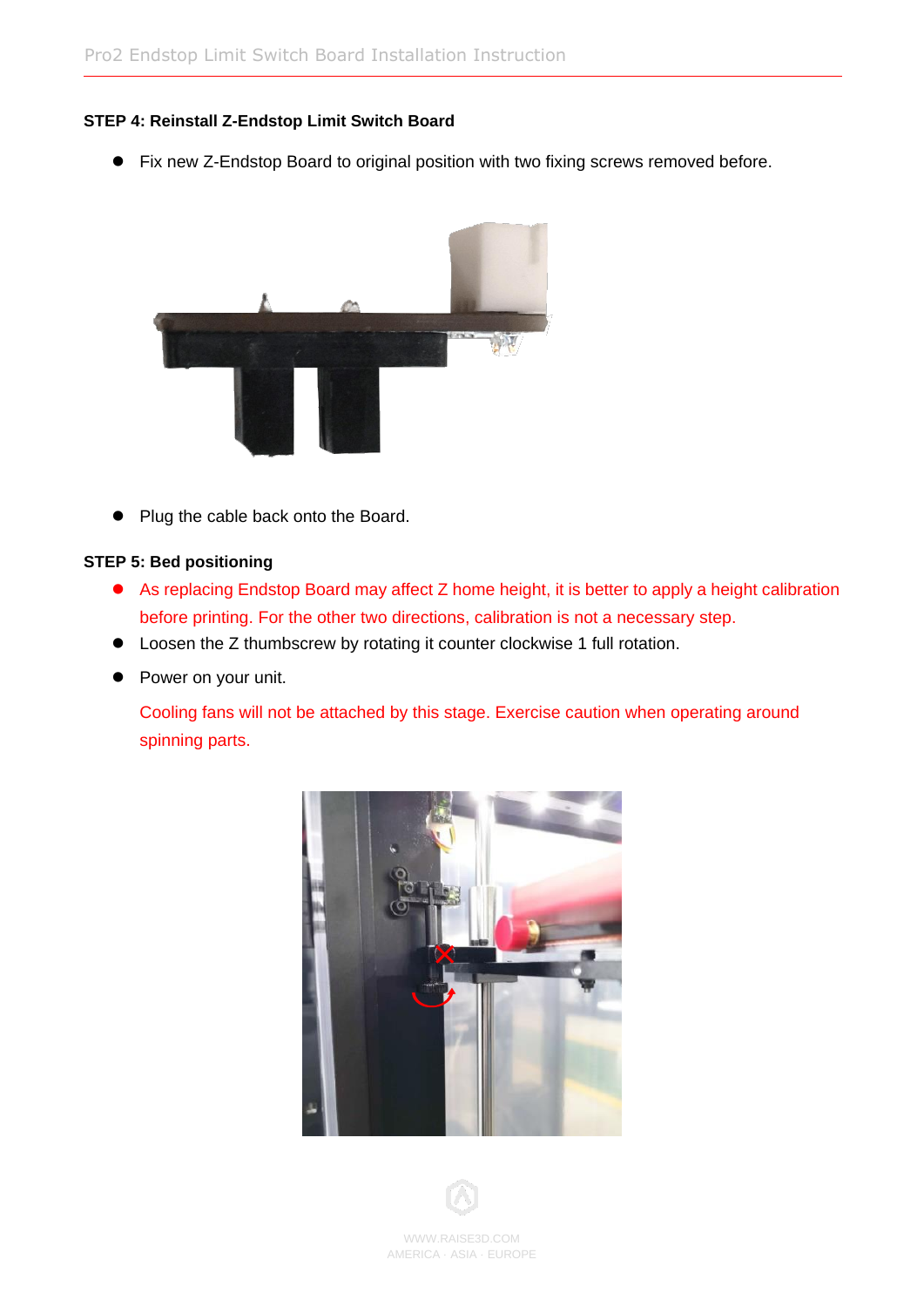- In the Home tab of the touchscreen, select the Left nozzle, and set the temperature to 180. This will ensure that the left nozzle is enabled and in the proper position.
- In the Utilities tab, select the Z-Axis Home button to move the bed into the origin position.



#### **STEP 6: Extruder Positioning**

- ⚫ Disable the motor with the 'Disable Motor' button. This will allow you to freely reposition the extruder by hand.
- ⚫ Move the extruder head along the rods into the center position. When physically moving the extruder, avoid touching high-temperature components. Perform all motions via the upper section of the extruder head.